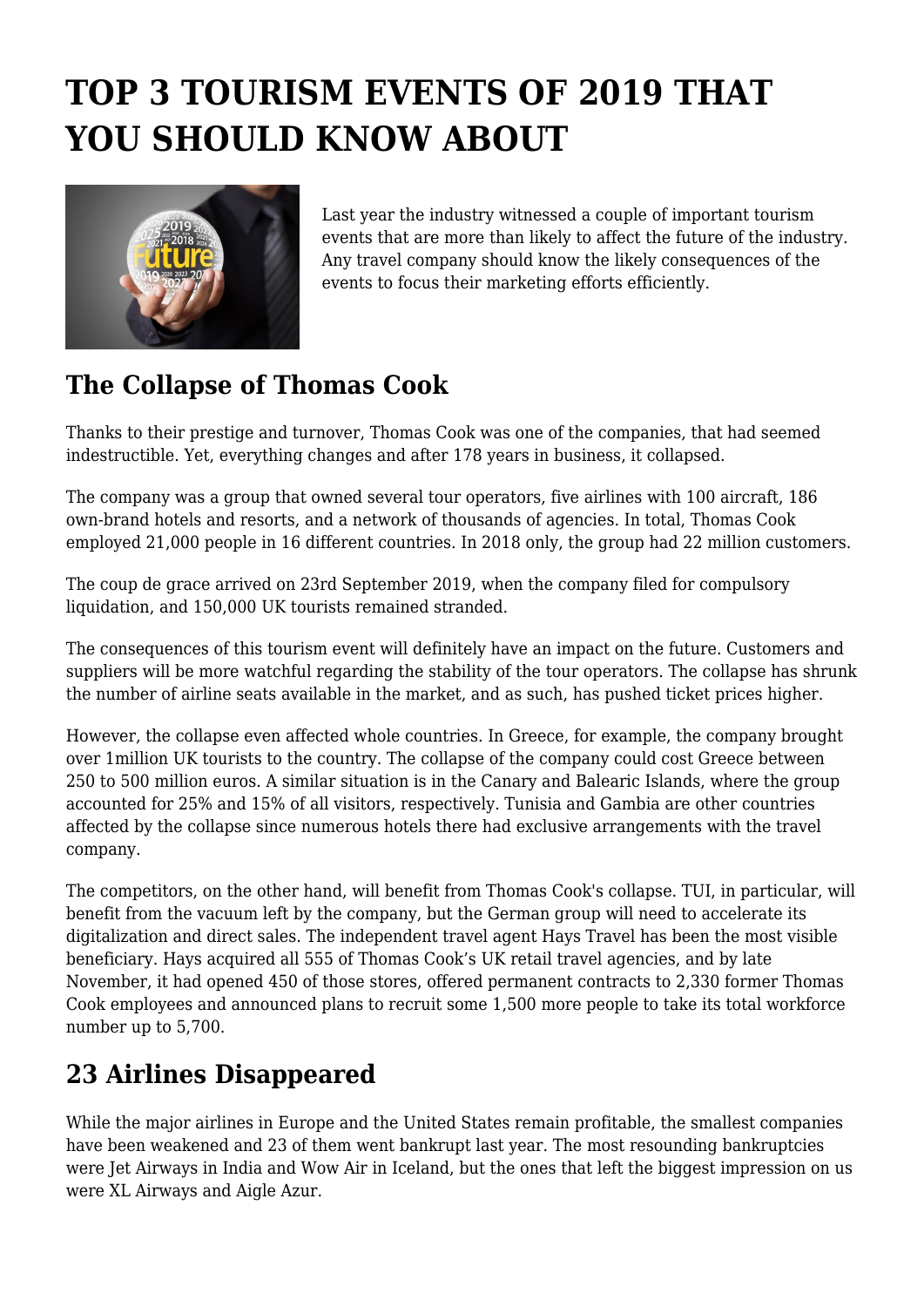No company is safe from bankruptcy. Consumers and professionals alike are calling for better protection against airline bankruptcies. While the Lufthansa group or IAG have gotten stronger, Air France-KLM is relatively isolated in Europe today. Currently, there are several airlines that fight to stay afloat.

When some media announced the bankruptcy of **Thai Airways** last month, the president of the company, Sumeth Damrongchaitham declined such news. However, with losses of around 8.2 billion euros (280 billion baht) in the first half of 2019, the future of the company is not quite positive.

**Alitalia** has reported losses for several years. In 2017, the airline was placed under the supervision of the Italian government, but it did not help much. In December, the government, therefore, granted the company additional time until May 31, 2020, to try to find a solution.

Rescued from bankruptcy a year ago, the airline **Flybe** is also experiencing new financial difficulties. Currently, discussions are underway between the company and British authorities to obtain emergency credit. The possible bankruptcy would jeopardize nearly 2,000 jobs.

Another government, that had to interfere to help the national airline was the South African government. At the end of December, **South African Airways** obtained a new rescue plan. Heavily indebted for years, the company currently owes around 570 million euros. Nearly 1000 employees of the airline are likely to lose their jobs as a saving measure.

**Norwegian Airlines** is also fighting for its survival, struggling with debt estimated at more than 3 billion euros in 2019. The company, which launched a plan to save 100 million euros, is also planning further savings until 2021.

## **The Boeing Crisis**

The 737 MAX, which was to be the American manufacturer's spearhead aircraft, has been stuck on the tarmac since March 2019. The competition with Airbus resulted in a desire to build the aircraft too quickly and play down the risks. The aircraft production is at a complete standstill and Boeing's image is tarnished. The economic losses are gigantic not only for Boeing but also for the airlines that planned to modernize their fleet and open new destinations. There are around 50 customers who ordered the 737 model and now need to compensate for the missing aircraft. Several airlines have thus decided to rent planes, like Icelandair which has rented two B767s and one B757 to replace its 3 B737 MAXs. The low-cost Flydubai also hired 4 B737-800s from the Czech company Smartwings. Sun Express, Air Canada, TUI, and Norwegian have also decided on the same solution.

As a result, the aircraft rental companies like Air Lease, AerCap and GE Capital Aviation Services, benefit greatly from the situation. The price of their shares shows the impact – the Air Lease, as well as AerCap, has soared by almost 50% since March 2019. Moreover, the price of aircraft rental went up as well. For example, the price of renting a 737 NG has been revised upwards by 30%, to more than 300,000 dollars per month.

Other airline companies have decided to cut flights altogether like Southwest Airlines which preferred to review its flight planning, cutting 300 daily flights out of 4 000 since March. American Airlines canceled 140 flights a day until April 6, 2020. Norwegian also stopped its transatlantic flights from Cork and Shannon. United Airlines, which withdrew more than 90 flights per day over the last quarter, preferred to buy 19 used Boeing 737-700 to compensate for its 14 B737 MAX nailed to the ground.

The cost the companies need to pay for the B737 MAX ban is required from Boeing. In December,